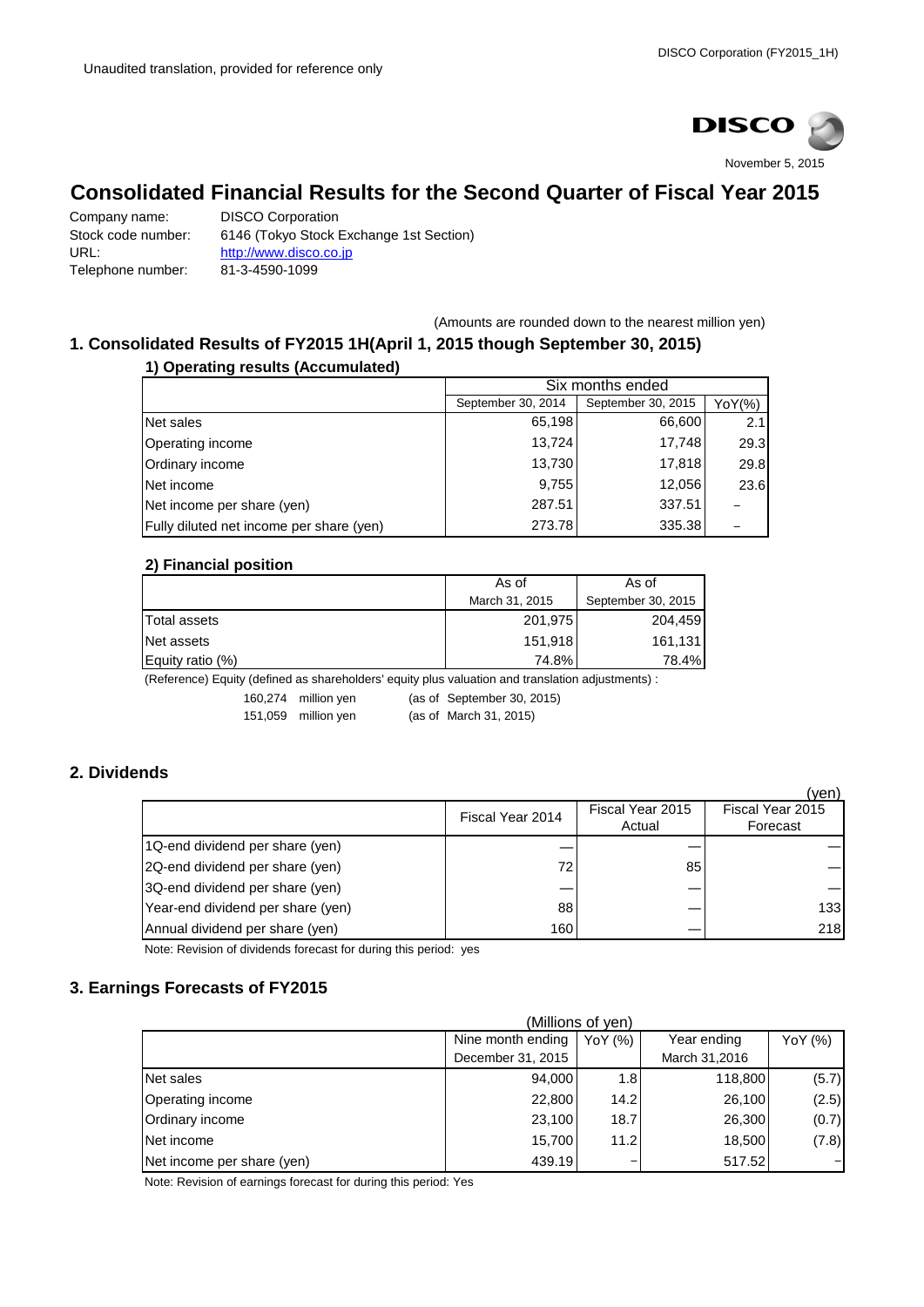## **4. Others**

- 1) Important changes in subsidiaries: None
- 2) Changes in principles, procedures and display of accounting method concerning consolidated statement policies.
	- 1. Changes in accounting policies: Yes
	- 2. Other changes: None
- 3) Number of shares outstanding (common stock)

| or or anarca outstanding (common atook)              |                   |
|------------------------------------------------------|-------------------|
| 1) Number of shares issued (include treasury stocks) |                   |
| As of September 30, 2015:                            | 35,751,471 shares |
| As of March 31, 2015:                                | 35,704,271 shares |
| 2 Number of shares of treasury stock                 |                   |
| As of September 30, 2015:                            | 4,073 shares      |
| As of March 31, 2015:                                | 3,823 shares      |
| 3 Average number of shares                           |                   |
| As of September 30, 2015:                            | 35,720,531 shares |
| As of September 30, 2014:                            | 33,932,021 shares |
|                                                      |                   |

#### **Explanations on the appropriate use of earnings forecasts:**

The performance forecasts and estimates stated in this Financial Review are based on certain assumptions judged to be reasonable at the present time in light of information currently available. Consequently, actual operating results may differ substantially from the projections in the Financial Review.

## **(Reference) Non-consolidated Earnings Forecasts of FY2015**

| (Millions of yen)          |                   |         |               |                   |
|----------------------------|-------------------|---------|---------------|-------------------|
|                            | Nine month ending | YoY (%) | Year ending   | YoY (%)           |
|                            | December 31, 2015 |         | March 31,2016 |                   |
| Net sales                  | 80,500            | 1.7     | 101,300       | (6.3)             |
| Operating income           | 18,500            | 21.5    | 21,000        | 1.5               |
| Ordinary income            | 21,700            | 21.1    | 24,200        | 2.9               |
| Net income                 | 15,800            | 25.1    | 18,000        | 3.0 <sub>1</sub>  |
| Net income per share (yen) | 441.99            | -       | 503.53        | $\qquad \qquad -$ |

Note: Revision of earnings forecast for during this period: Yes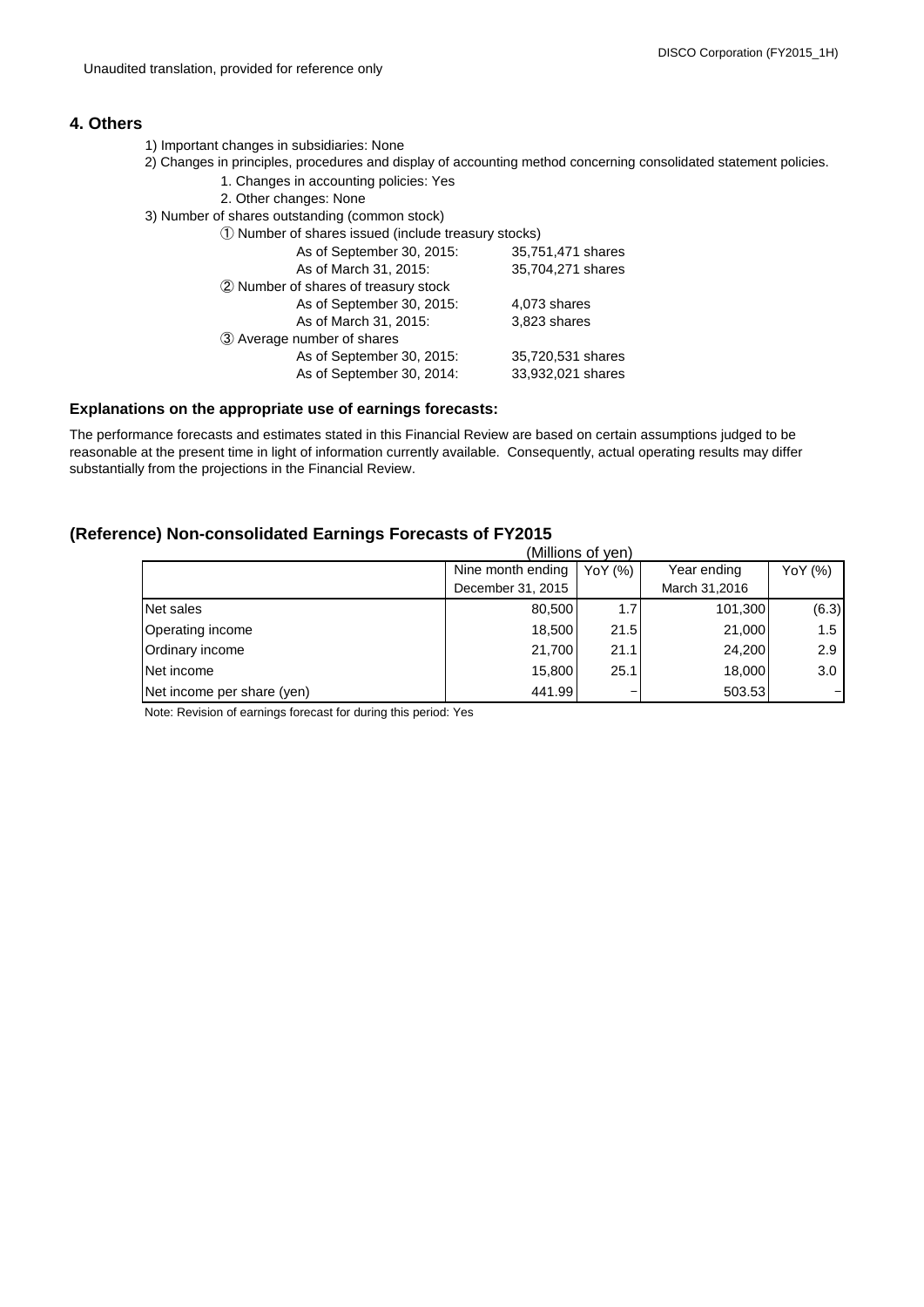| Consolidated balance sheets           | (Millions of yen) |             |
|---------------------------------------|-------------------|-------------|
|                                       | As of             | As of       |
|                                       | 31-Mar-2015       | 30-Sep-2015 |
| Assets                                |                   |             |
| <b>Current assets</b>                 |                   |             |
| Cash and deposits                     | 52,208            | 55,425      |
| Notes and accounts receivable - trade | 35,114            | 37,582      |
| Merchandise and finished goods        | 7,894             | 9,322       |
| Work in process                       | 12,299            | 10,861      |
| Raw materials and supplies            | 13,300            | 13,413      |
| Other                                 | 9,024             | 6,522       |
| Allowance for doubtful accounts       | (220)             | (195)       |
| <b>Total current assets</b>           | 129,622           | 132,932     |
| Non-current assets                    |                   |             |
| Property, plant and equipment         |                   |             |
| Buildings and structures, net         | 37,874            | 37,102      |
| Land                                  | 13,136            | 13,758      |
| Other, net                            | 15,184            | 15,701      |
| Total property, plant and equipment   | 66,194            | 66,561      |
| Intangible assets                     | 547               | 490         |
| Investments and other assets          |                   |             |
| Other                                 | 5,652             | 4,518       |
| Allowance for doubtful accounts       | (42)              | (42)        |
| Total investments and other assets    | 5,610             | 4,475       |
| Total non-current assets              | 72,352            | 71,527      |
| <b>Total assets</b>                   | 201,975           | 204,459     |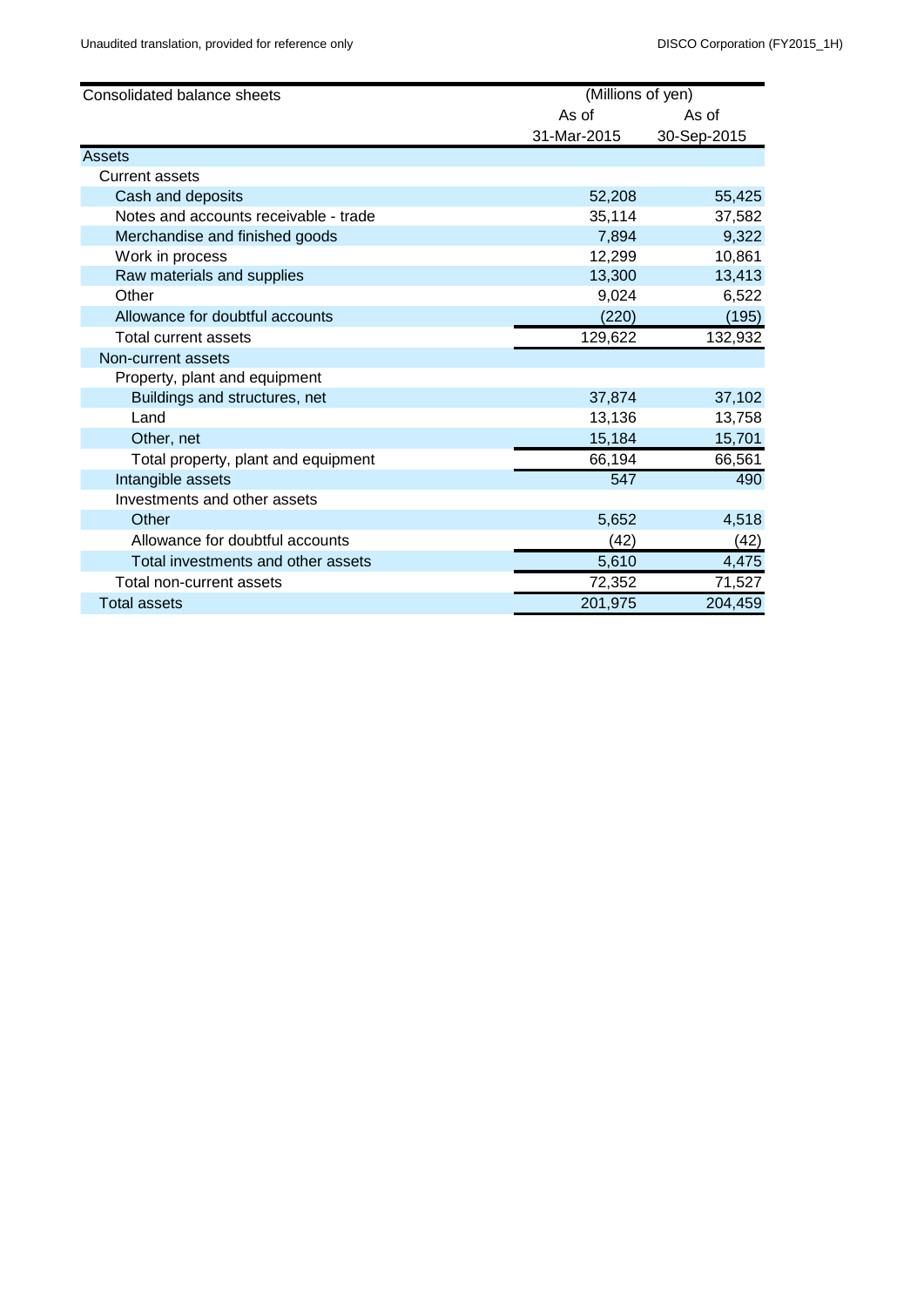|                                                 | (Millions of yen) |             |  |
|-------------------------------------------------|-------------------|-------------|--|
|                                                 | As of<br>As of    |             |  |
|                                                 | 31-Mar-2015       | 30-Sep-2015 |  |
| Liabilities                                     |                   |             |  |
| <b>Current liabilities</b>                      |                   |             |  |
| Notes and accounts payable - trade              | 7,083             | 4,609       |  |
| Electronically recorded obligations - operating | 13,020            | 10,555      |  |
| Current portion of long-term loans payable      | 1,816             | 1,833       |  |
| Income taxes payable                            | 4,789             | 5,457       |  |
| Provision for bonuses                           | 3,636             | 3,892       |  |
| Other provision                                 | 810               | 842         |  |
| Other                                           | 7,835             | 5,473       |  |
| <b>Total current liabilities</b>                | 38,992            | 32,665      |  |
| Non-current liabilities                         |                   |             |  |
| Long-term loans payable                         | 9,416             | 8,819       |  |
| Provision for directors' retirement benefits    | 11                | 12          |  |
| Other                                           | 1,635             | 1,831       |  |
| Total non-current liabilities                   | 11,063            | 10,663      |  |
| <b>Total liabilities</b>                        | 50,056            | 43,328      |  |
| Net assets                                      |                   |             |  |
| Shareholders' equity                            |                   |             |  |
| Capital stock                                   | 19,785            | 19,939      |  |
| Capital surplus                                 | 21,773            | 21,927      |  |
| Retained earnings                               | 106,329           | 115,243     |  |
| <b>Treasury shares</b>                          | (10)              | (12)        |  |
| Total shareholders' equity                      | 147,877           | 157,097     |  |
| Accumulated other comprehensive income          |                   |             |  |
| Foreign currency translation adjustment         | 3,240             | 3,201       |  |
| Remeasurements of defined benefit plans         | (57)              | (23)        |  |
| Total accumulated other comprehensive income    | 3,182             | 3,177       |  |
| Subscription rights to shares                   | 795               | 789         |  |
| Non-controlling interests                       | 63                | 67          |  |
| Total net assets                                | 151,918           | 161,131     |  |
| Total liabilities and net assets                | 201,975           | 204,459     |  |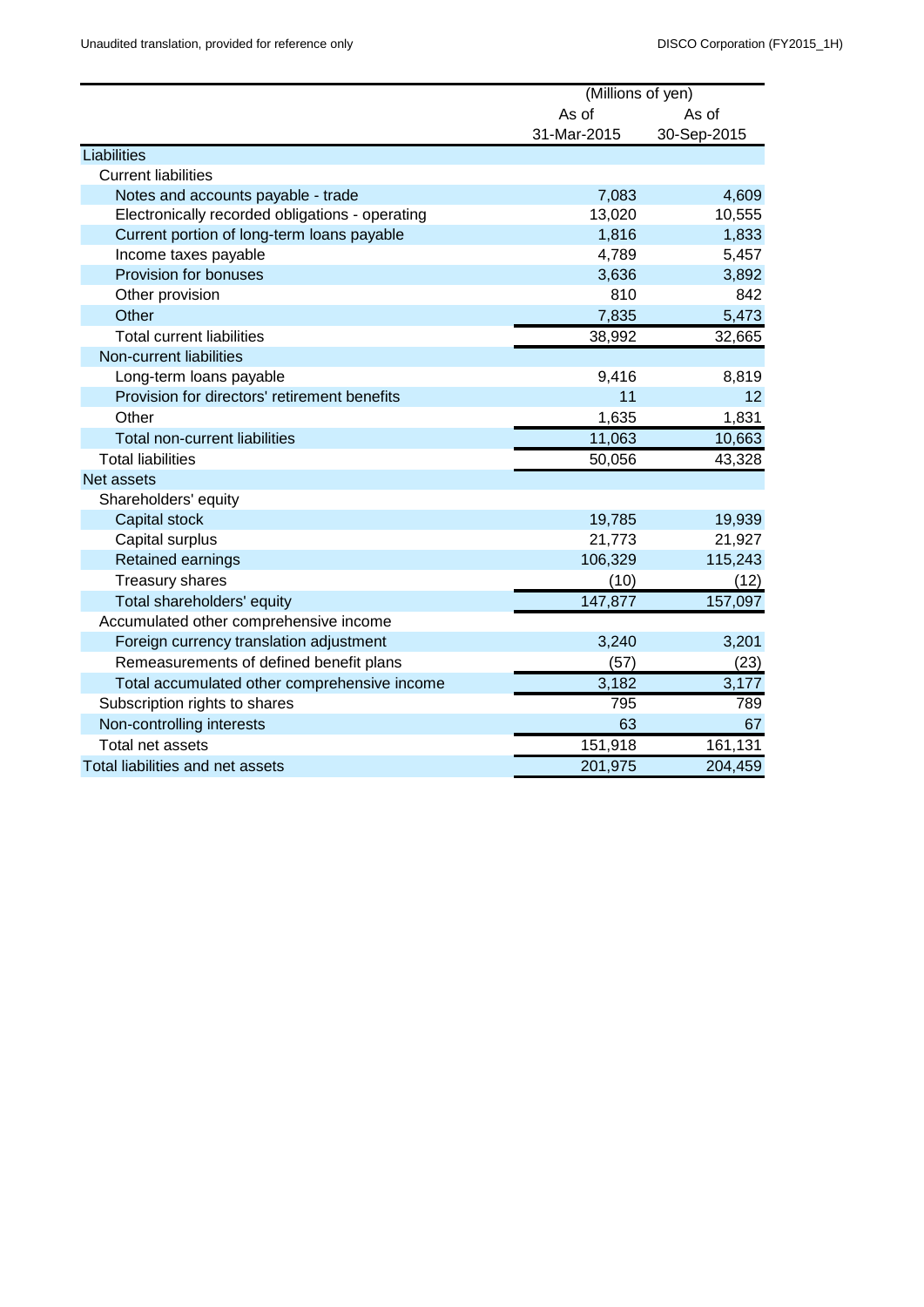| Consolidated statements of (comprehensive) income             | (Millions of yen) |                |
|---------------------------------------------------------------|-------------------|----------------|
|                                                               | FY2014            | FY2015         |
|                                                               | 1H                | 1H             |
| <b>Net sales</b>                                              | 65,198            | 66,600         |
| Cost of sales                                                 | 31,563            | 28,285         |
| Gross profit                                                  | 33,635            | 38,314         |
| Selling, general and administrative expenses                  | 19,911            | 20,566         |
| Operating income                                              | 13,724            | 17,748         |
| Non-operating income                                          |                   |                |
| Interest income                                               | 35                | 35             |
| Share of profit of entities accounted for using equity method | 6                 | 2              |
| Foreign exchange gains                                        |                   | 11             |
| Rent income                                                   | 19                | 37             |
| Subsidy income                                                | 59                | $\mathbf 0$    |
| Other                                                         | 101               | 64             |
| Total non-operating income                                    | 223               | 152            |
| Non-operating expenses                                        |                   |                |
| Interest expenses                                             | 24                | 26             |
| Sales discounts                                               | 22                | 22             |
| Foreign exchange losses                                       | 129               |                |
| Depreciation                                                  | 28                | 30             |
| Other                                                         | 11                | $\overline{2}$ |
| Total non-operating expenses                                  | 216               | 81             |
| Ordinary income                                               | 13,730            | 17,818         |
| Extraordinary income                                          |                   |                |
| Gain on sales of non-current assets                           | 56                | 4              |
| Gain on reversal of subscription rights to shares             | 1                 |                |
| Compensation income                                           | 415               |                |
| Total extraordinary income                                    | 473               | 4              |
| <b>Extraordinary losses</b>                                   |                   |                |
| Loss on sales and retirement of non-current assets            | 4                 | 37             |
| Impairment loss                                               |                   | 56             |
| Special retirement expenses                                   | 26                | 17             |
| Provision of reserve for demolition cost                      |                   | 69             |
| Total extraordinary losses                                    | 30                | 181            |
| Income before income taxes and minority interests             | 14,174            | 17,642         |
| Income taxes - current                                        | 5,677             | 5,739          |
| Income taxes - deferred                                       | (1, 274)          | (158)          |
| Total income taxes                                            | 4,402             | 5,580          |
| Profit                                                        | 9,771             | 12,061         |
| Profit attributable to                                        |                   |                |
| Profit attributable to owners of parent                       | 9,755             | 12,056         |
| Profit attributable to non-controlling interests              | 15                | 5              |
| Other comprehensive income                                    |                   |                |
| Valuation difference on available-for-sale securities         | 4                 |                |
| Foreign currency translation adjustment                       | 631               | (36)           |
| Remeasurements of defined benefit plans, net of tax           | 46                | 33             |
| Share of other comprehensive income of entities accounted     | 3                 |                |
| for using equity method                                       |                   | (4)            |
| Total other comprehensive income                              | 685               | (7)            |
| Comprehensive income                                          | 10,456            | 12,054         |
| Comprehensive income attributable to                          |                   |                |
| Comprehensive income attributable to owners of parent         | 10,417            | 12,050         |
| Comprehensive income attributable to non-controlling          | 39                | 3              |
| interests                                                     |                   |                |